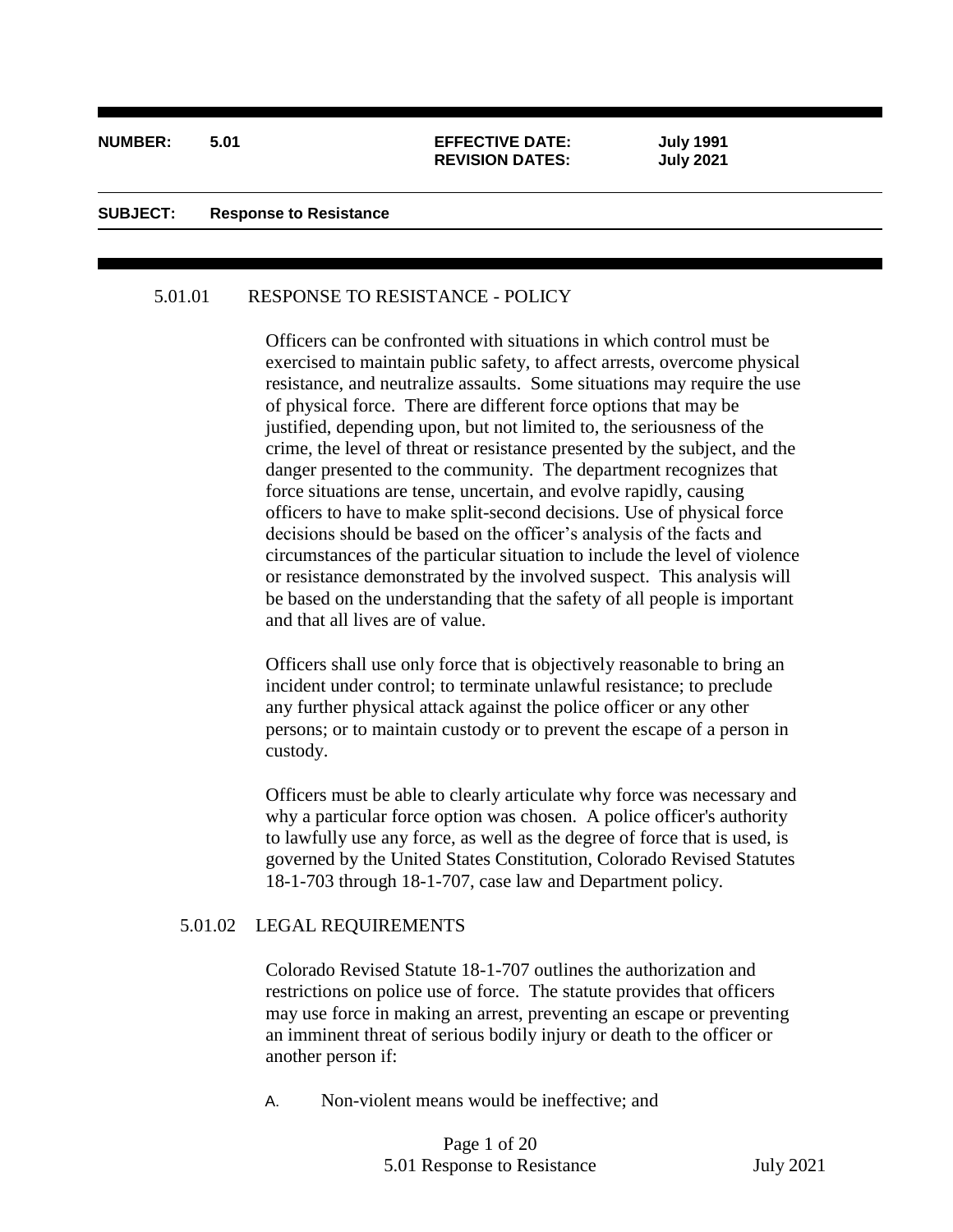B. The degree of force is consistent with the minimization of injury to others

The law requires that officers provide assistance and medical aid be rendered to any injured or affected person as soon as practicable.

Colorado Revised Statute 18-8-802 outlines an officer's duty to intervene to stop the use of excessive force by another officer as well as an officer's duty to report the excessive force incident. This intervention must occur regardless of chain of command.

- A. An officer who intervenes in the use of force that exceeds that which is permitted by law must report the intervention to their immediate supervisor.
- B. The report must include the date, time and place of occurrence; the identity of the participants if known, their descriptions and a description of the intervention actions taken.
- C. The report must be made in writing and within ten days of the incident.
- D. Officers who intervene or report what they reasonably believe to be unconstitutional conduct shall not be the subject of any discipline or retaliation.

# 5.01.03 DEFINITIONS

- A. REASONABLE BELIEF– Belief that would cause a trained and prudent professional police officer to think or act in a similar way under the circumstances.
- B. FORCE To compel by physical means (the use of handcuffs does not constitute force).
- C. DEADLY FORCE Force intended or likely to cause death or serious bodily injury.
- D. ACTIVE AGGRESSION A threat or overt act of an assault, coupled with the present ability to carry out the threat or assault, which reasonably indicates that an assault or injury to any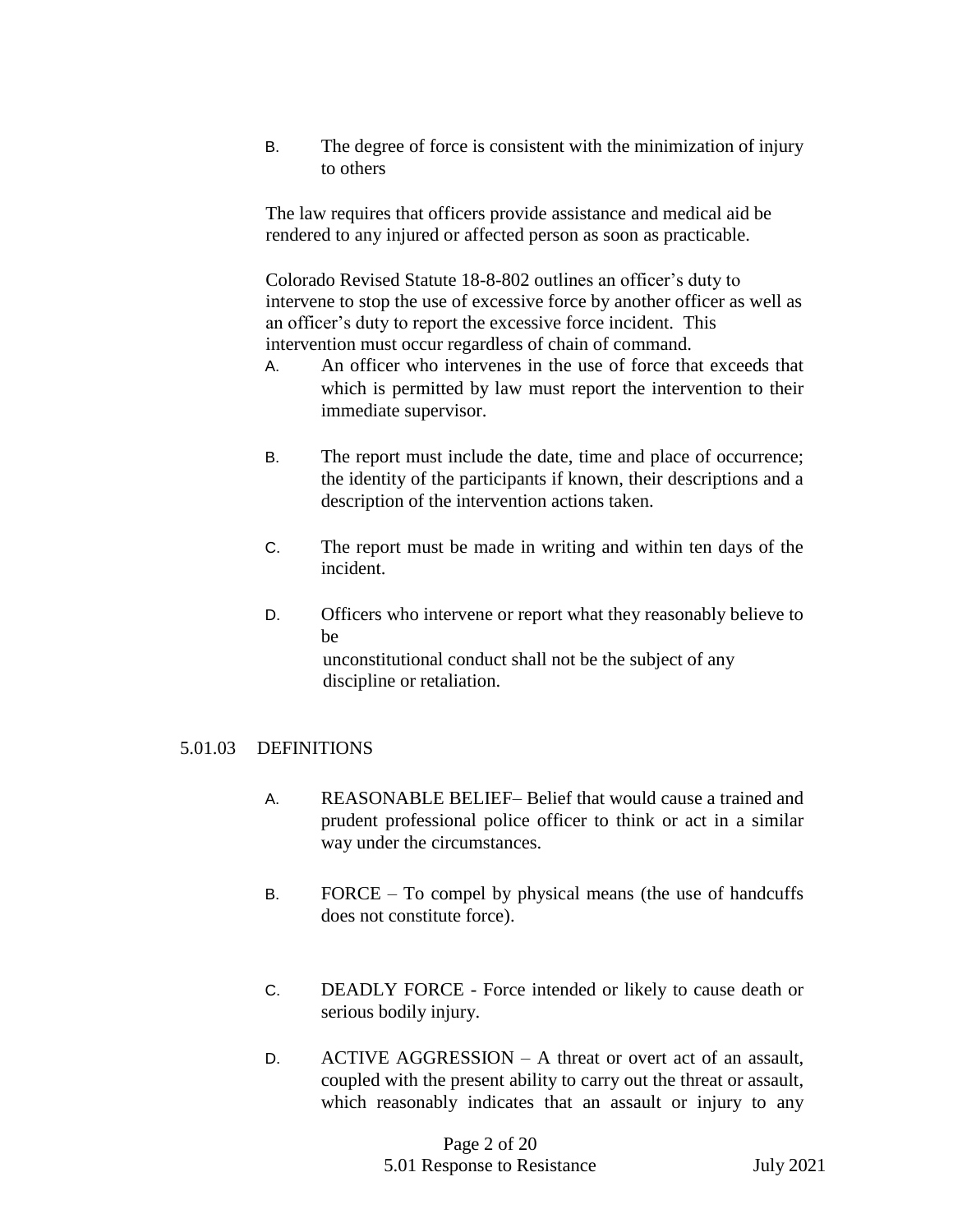person is imminent. This condition must be present to use a level of force greater than Control and Compliance, unless special circumstances can be articulated by the officers involved.

- E. PASSIVE RESISTANCE Non-cooperation, non-compliance and/or physical reactions of a subject, generally without deliberate attempts to injure the officer, for the purpose of preventing the officer's attempt to control the subject.
- F. CONTROL CONTINUUM A teaching or educational device that relates approved force to a corresponding level of resistance to arrest.
- G. SERIOUS BODILY INJURY Bodily injury which, either at the time of the actual injury or at a later time, involves a substantial risk of death, a substantial risk of serious permanent disfigurement, a substantial risk of protracted loss or impairment of the function of any part or organ of the body, or breaks, fractures, or burns of the second or third degree.
- H. CHOKEHOLD/NECK RESTRAINT A method by which a person applies sufficient pressure to a person to make breathing difficult or impossible and includes but is not limited to pressure to the throat, neck, or windpipe which may prevent or hinder breathing or reduce intake of air. Chokehold includes applying pressure to a person's neck to stop the flow of blood to the brain.
- I. EXCESSIVE FORCE Physical force which exceeds the degree of physical force permitted pursuant to Section 18-1-707, Colorado Revised Statutes. The use of excessive force shall be presumed when a peace officer continues to apply physical force to a person who has stopped or been rendered incapable of resisting arrest.
- J. ELECTRONIC CONTROL WEAPON (ECW) A device designed to disrupt a subject's central nervous system by deploying battery-powered electrical energy sufficient to cause uncontrolled muscle contractions and override voluntary motor responses.

# 5.01.04 USE OF FORCE PROCEDURES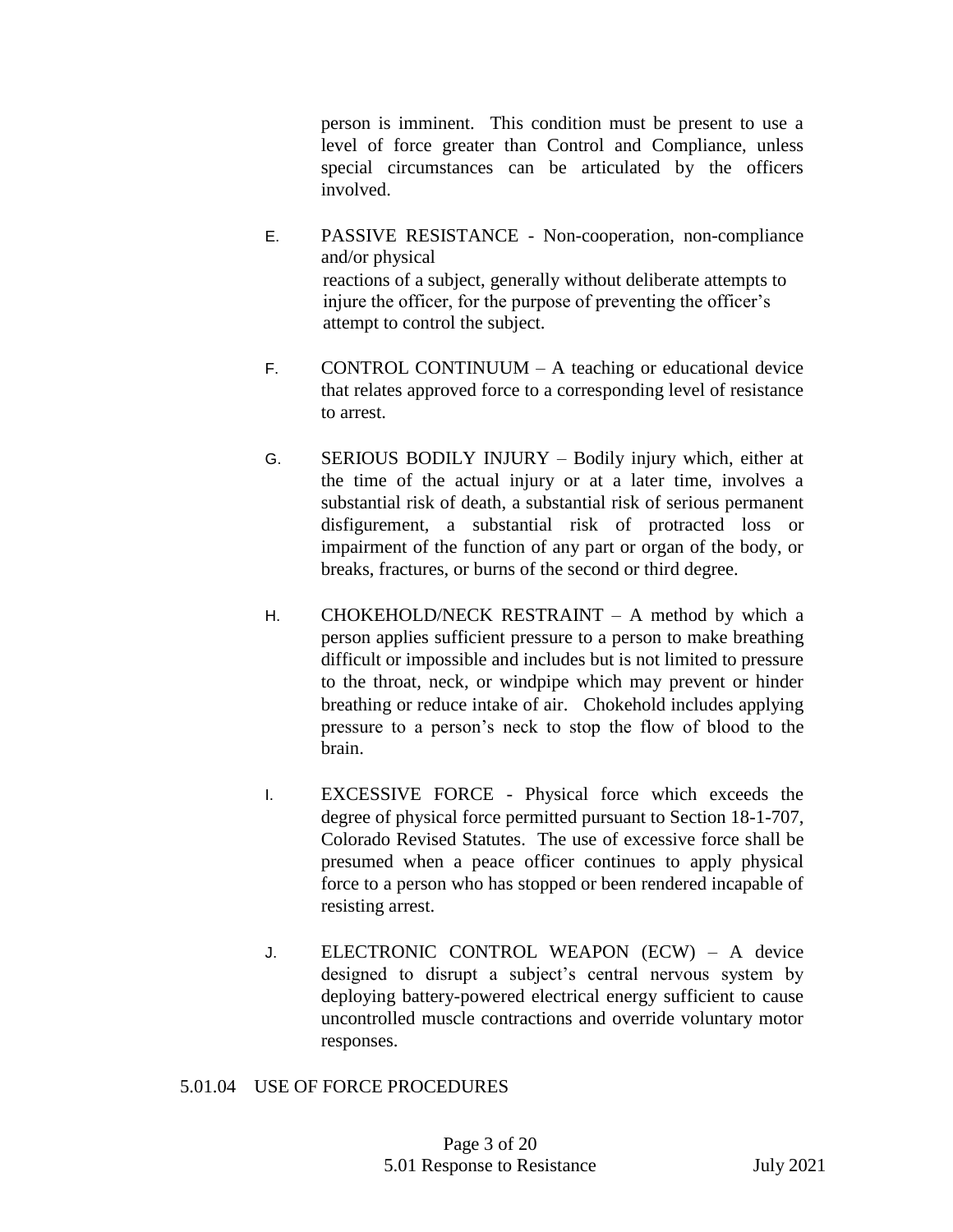- A. Wheat Ridge police officers shall treat all persons with dignity and respect to the extent that is allowed by the subject's actions. They shall maintain a professional bearing at all times. They shall not be argumentative or seek to provoke physical resistance. They shall recognize that the life, safety and welfare of all persons is paramount in carrying out the duties of policing.
- B. Officers may only use a degree of force that is lawful, reasonable, and necessary accomplish the lawful objective and will apply de-escalation techniques when possible. The use of physical force will end immediately when resistance ceases, resistance has been overcome, or when the arrest has been accomplished. Officers shall not verbally or physically abuse any person in their custody or control.
- C. Full disclosure of the circumstances requiring the use of force, and the type and extent of force used, must be thoroughly documented in the case report as well as additional reporting as required by law or policy.
- D. Chokeholds and neck restraints are not permitted by WRPD policy and Colorado State law.
- E. Each officer in uniform and assigned to handle calls for service must carry at least one less lethal option, baton or pepper spray.
- F. Each officer in uniform and assigned to handle calls for service must carry an ECW.

# 5.01.05 CONTROL CONTINUUM

The Department recognizes the following continuum regarding the use of force options available to members who encounter resistive or confrontational settings. While viewed as increasing levels of force, these options do not mandate or imply any particular response in situations where force must be used.

A. OFFICER PRESENCE

The professional presence of an officer has a direct impact on how a citizen reacts to the officer. Officers should be aware that "non-verbal" communication (such as stance, movements, positioning, etc.) could affect officer/citizen interactions.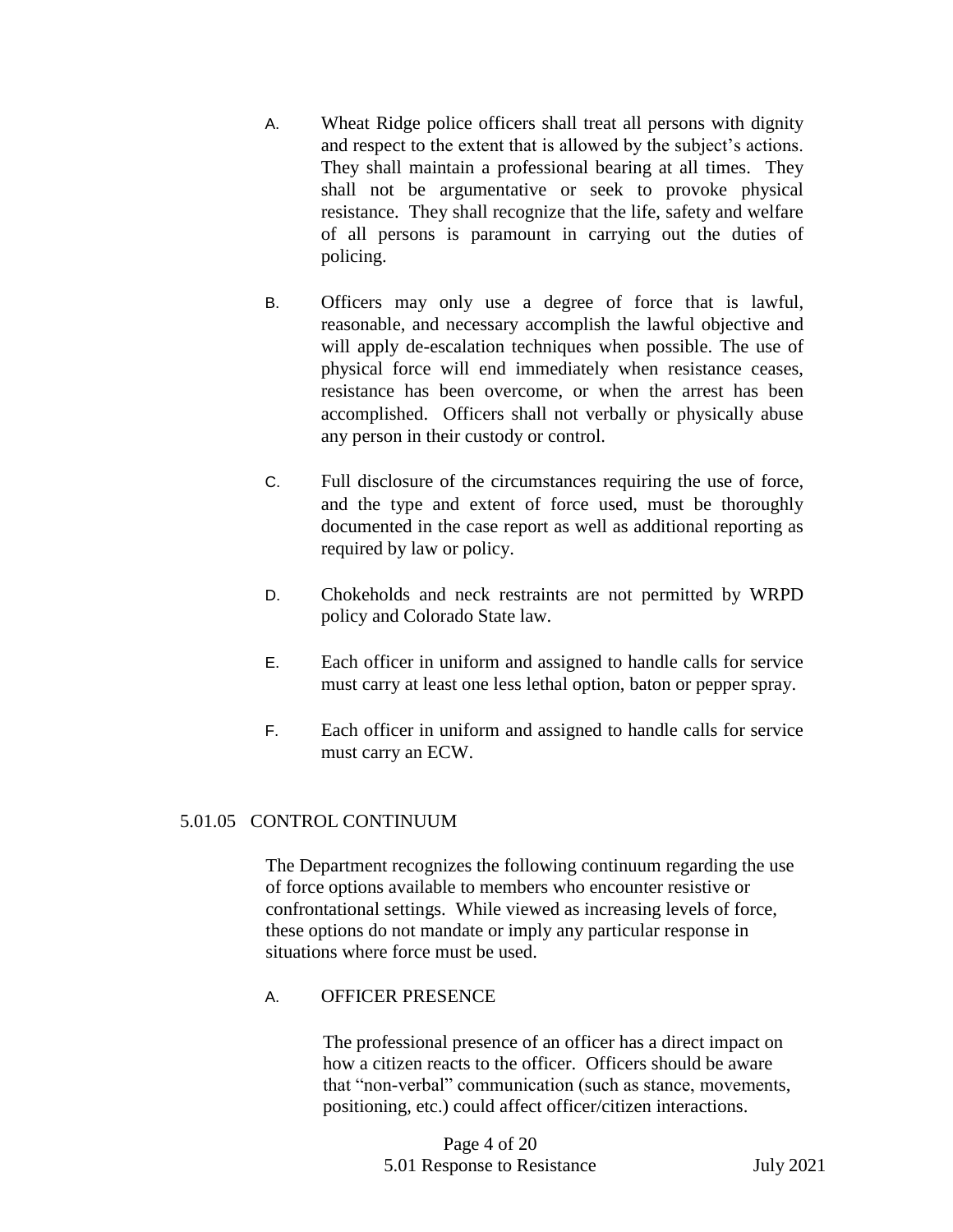## B. VERBAL CONTROL

Many situations can be resolved by good communication skills or verbal direction. The mere presence of the officer and proper direction will be sufficient to persuade most individuals to follow the officer's directions. Police officers must attempt to generate voluntary compliance through the use of verbal tactics when the opportunity to use such tactics exists. The use of threats, profanity, disrespectful or argumentative language is prohibited. Officers are reminded that by Colorado law, police officers are required to apply non-violent means when possible and that physical force may only be used if non-violent means are or would be ineffective.

## C. ESCORT

Escort is defined as the physical maneuvering of a subject from one position or location to another. This option, by definition, precludes a cooperative subject from experiencing any pain or sustaining any injury.

## D. CONTROL AND COMPLIANCE

Control and compliance is defined as those tactics that use some combination of leverage and strength to generate compliance or affect an arrest. These tactics include joint locks, pressure points, holds, and take downs.

#### E. PEPPER SPRAY (Oleoresin Capsicum)

Products containing oleoresin capsicum, commonly referred to as pepper spray**,** may be utilized in certain circumstances. It is particularly effective in gaining a tactical advantage over an actively aggressive suspect. The object of this option is to gain control and compliance while minimizing the risk of injury to the officer, the person being placed into custody and innocent bystanders. Pepper spray may be used by officers to protect themselves or others from aggressive animals.

# F. ELECTRONIC CONTROL WEAPONS (TASER)

The Department approved Electronic Control Weapon (TASER) is designed to incapacitate a subject from a safe distance without causing death or permanent injury by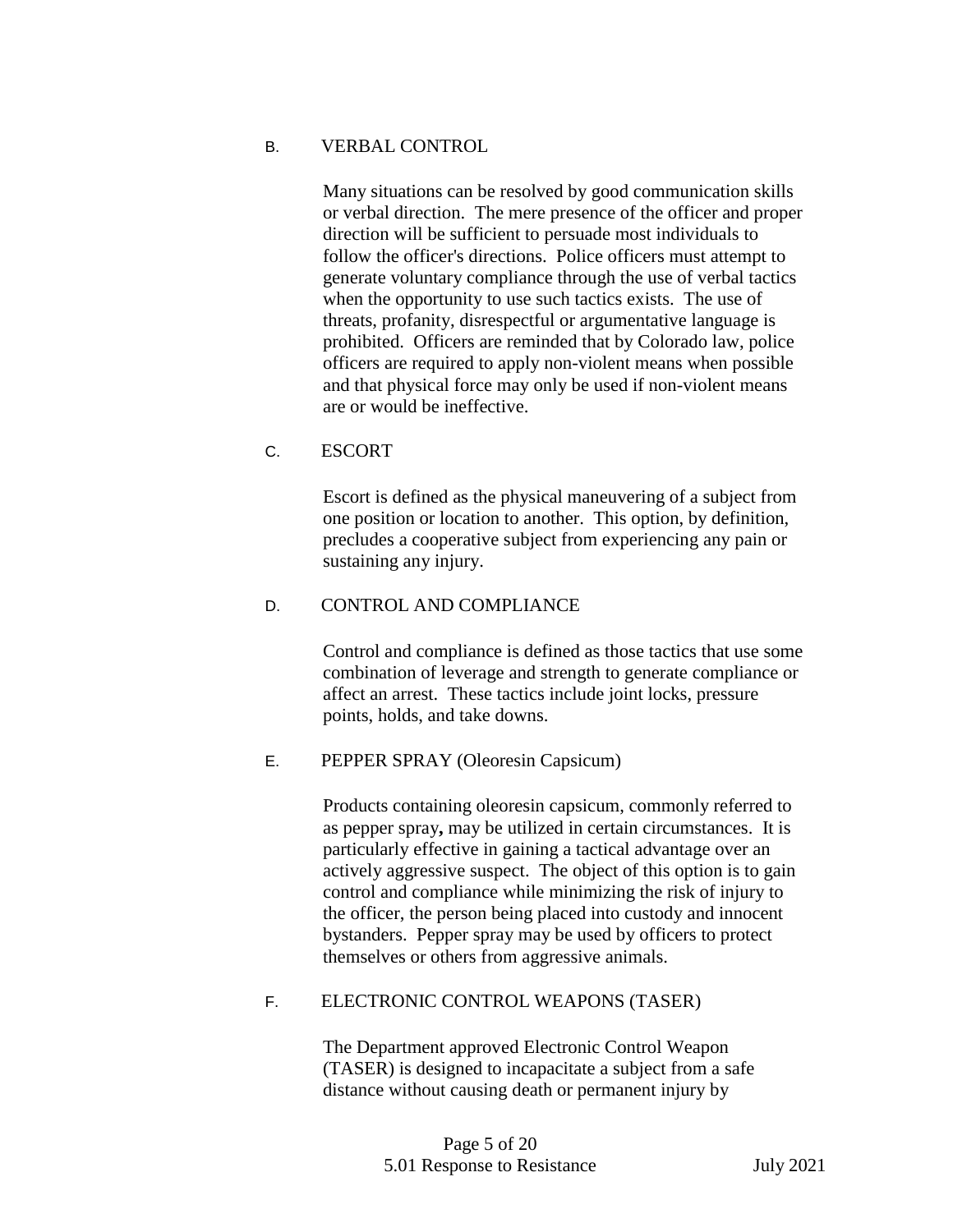delivering a five second electrical charge that interrupts the normal electrical signals the body uses to maintain voluntary muscle control. It is effective in gaining a tactical advantage over an actively aggressive subject or a subject who is attempting to escape. The object of this option is to gain control and compliance while minimizing the risk of injury to the officer, the person being placed into custody and innocent bystanders. Officers shall not deploy an Electronic Control Weapon as a form of punishment.

# G. UNARMED STRIKING TECHNIQUES

This force option involves the use of the officer's hands, elbows, knees, or feet in striking a subject. The use of striking techniques may be used by officers to defend themselves against unlawful assaults in addition to affect a lawful arrest.

## H. STRIKING IMPLEMENTS

Officers are allowed only those striking implements authorized by the Wheat Ridge Police Department after completing any training required by the department. The department recognizes the use of controlled techniques using striking implements as an effective means of overcoming active aggression and affecting an arrest.

# I. CHEMICAL AGENTS/CHEMICAL MUNITIONS

Chemical munitions may be utilized in certain circumstances as authorized by a Commander or greater rank. Chemical munitions may be used by specialized teams to gain a tactical advantage. Chemical munitions shall only be used by officers specially trained in their use.

# J. POLICE K-9

The use of a police K-9 may constitute a use of force. When police K-9's are utilized to neutralize assaults, overcome active aggression, used in the defense of a police officer or another person, or used to affect an arrest, the use must be consistent with use of force standards. This includes dogs and handlers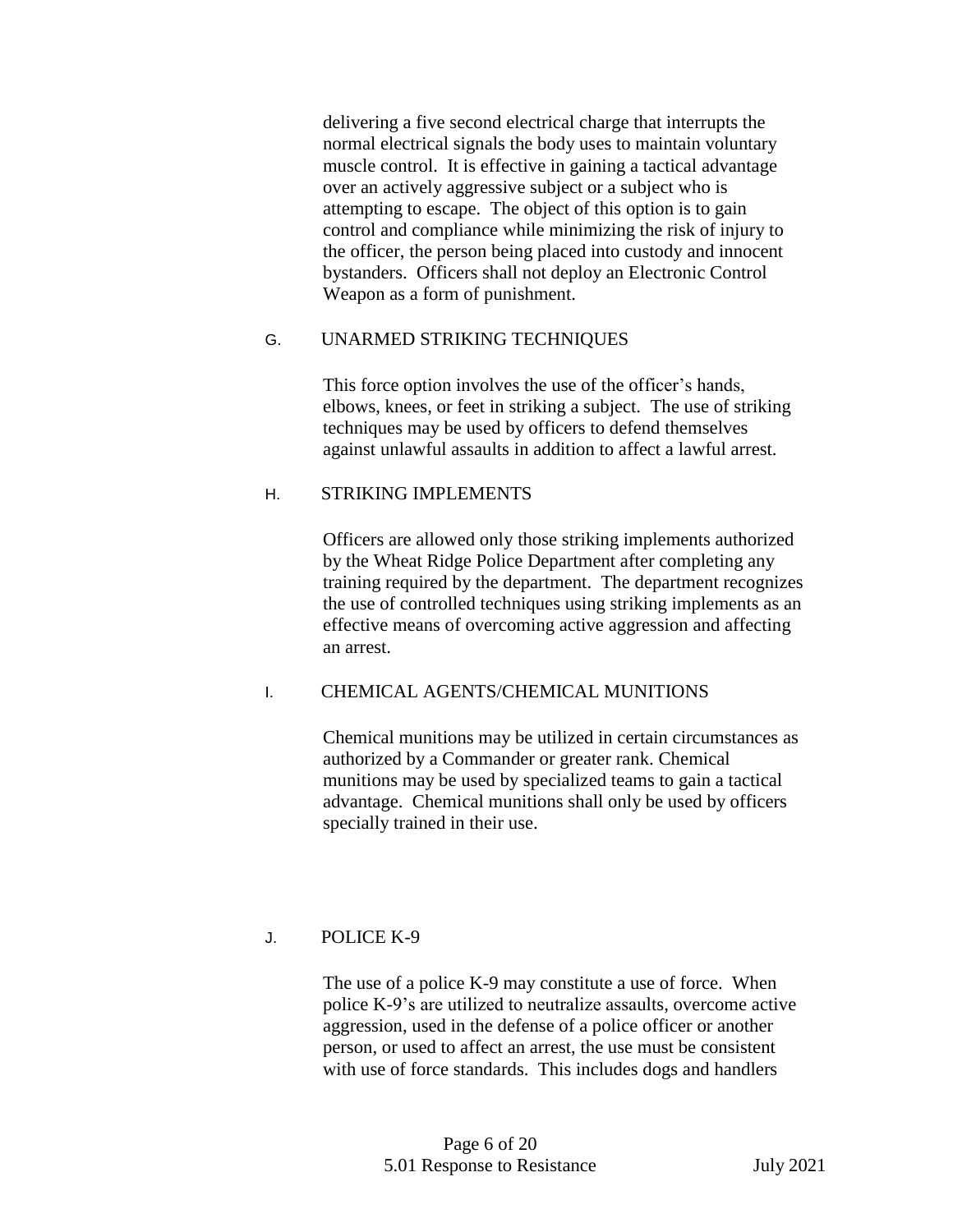from other agencies assisting the Wheat Ridge Police Department.

#### K. LESS LETHAL WEAPONS

Less lethal weapons are launched or thrown projectiles whose purpose is to distract or deter suspects so they may be arrested more safely. Less Lethal weapons are designed and used so that there is a substantially diminished chance of them causing serious bodily injury or death. Less lethal weapons may be utilized when other force options would be inappropriate or ineffective under the circumstances and the application is reasonable and necessary in order to attempt or avoid having to use deadly force. Less lethal weapons are to be used only by officers trained in their use.

# L. DEADLY FORCE

The use of a firearm or other means intended or likely to cause death or serious bodily injury.

## M. DEADLY FORCE/ANIMAL EUTHANASIA

Deadly force applied expressly for the humanitarian euthanasia of sick or injured animals, or to defend against dangerous and aggressive animals.

#### 5.01.06 CONTROL AND COMPLIANCE TECHNIQUES – POLICY

Control and compliance is a low level of force primarily to be used to overcome passive resistance. Officers should work in tandem whenever possible so that this minimum amount of force is still effective. Nothing precludes an officer from using control and compliance on actively aggressive suspects when it is reasonable to believe that this level of force will be effective.

#### 5.01.07 PEPPER SPRAY - POLICY

Carrying pepper spray within aerosol-type containers by police officers and community service officers (CSOs) is optional.

#### 5.01.08 PEPPER SPRAY - PROCEDURE

A. Pepper spray may be used;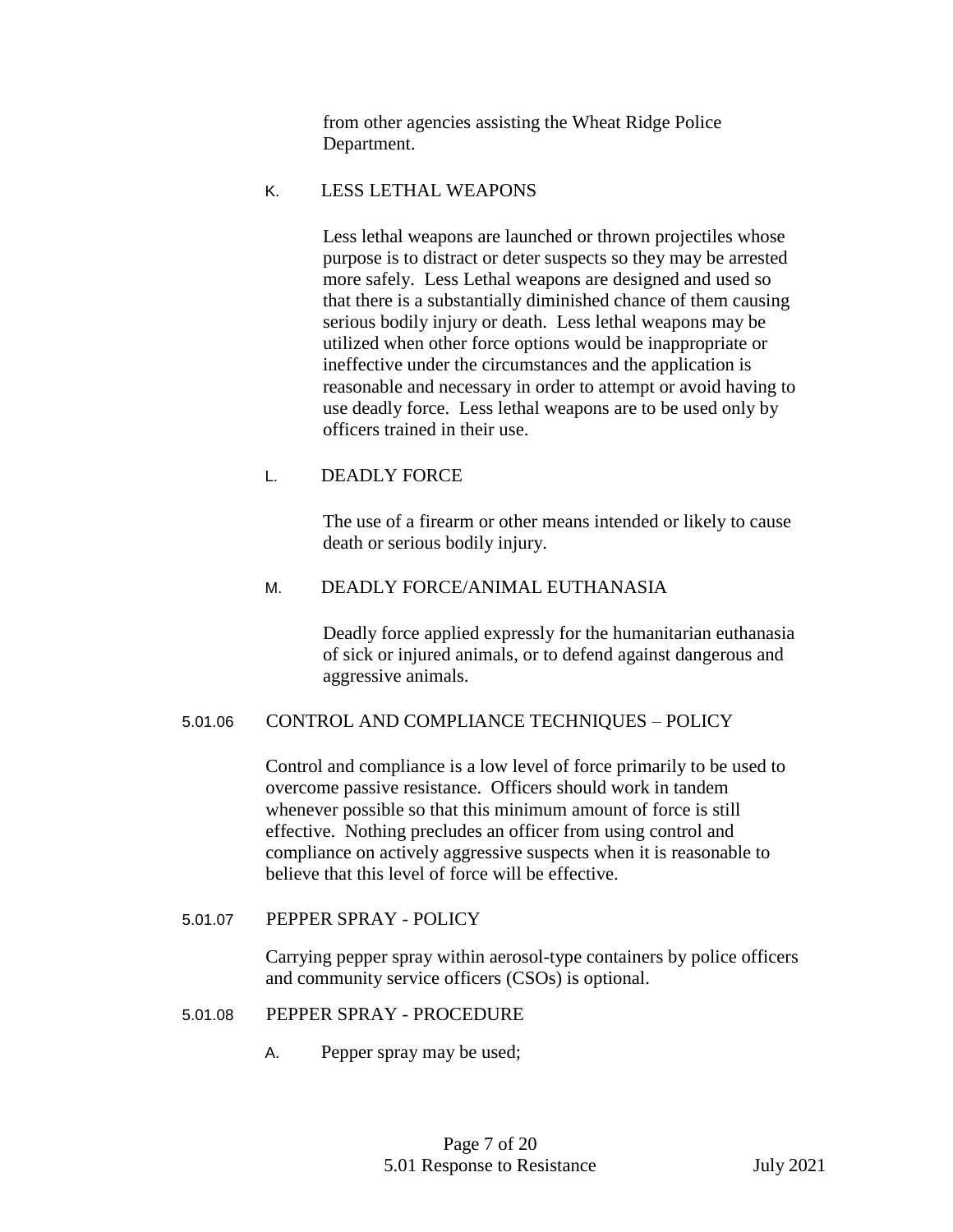- 1. In instances where the discomfort and confusion caused by pepper spray will be advantageous in taking an actively aggressive suspect into custody.
- 2. To keep actively aggressive subjects from approaching an officer
- 3. To disperse small groups of aggressive persons when arrest is appropriate but taking individuals into custody is not practical.
- B. Department approved pepper spray for police officer or CSOs individual-carry is Oleoresin Capsicum (OC) with a nonflammable propellant. Officers and CSO's will only carry that pepper spray authorized and supplied by the department.
- C. Prior to carrying pepper spray, police officers and CSOs shall receive training in its use by the department's arrest control instructors. Such training shall be documented and forwarded to the Training Coordinator to be included in the employee's training file.
- D. The department arrest control instructors shall provide biennial retraining in the use of pepper spray to those personnel who choose to carry an OC based spray.
- E. Pepper spray shall only be used in an altercation when an officer has reason to believe that the subject cannot be controlled by a lesser degree of physical force.
- F. Pepper spray shall be applied according to the product manufacturer's instructions and directions of the department's arrest control instructors.
- G. Officers applying pepper spray are responsible for assuring that the sprayed subject is decontaminated and provided with medical assistance, if requested.
- H. The use of pepper spray on a subject requires that use of force documentation be completed and that all pertinent reports be copied and forwarded for review via the involved employee's chain of command to the Chief of Police.

# 5.01.09 ELECTRONIC CONTROL WEAPONS – POLICY

An ECW may be used when a lesser degree of force would be insufficient in overcoming active aggression or preventing the escape of a suspect who is exhibiting active aggression. An ECW may also be used in circumstances where a person exhibiting signs of being in an agitated chaotic state must be secured immediately for the purposes of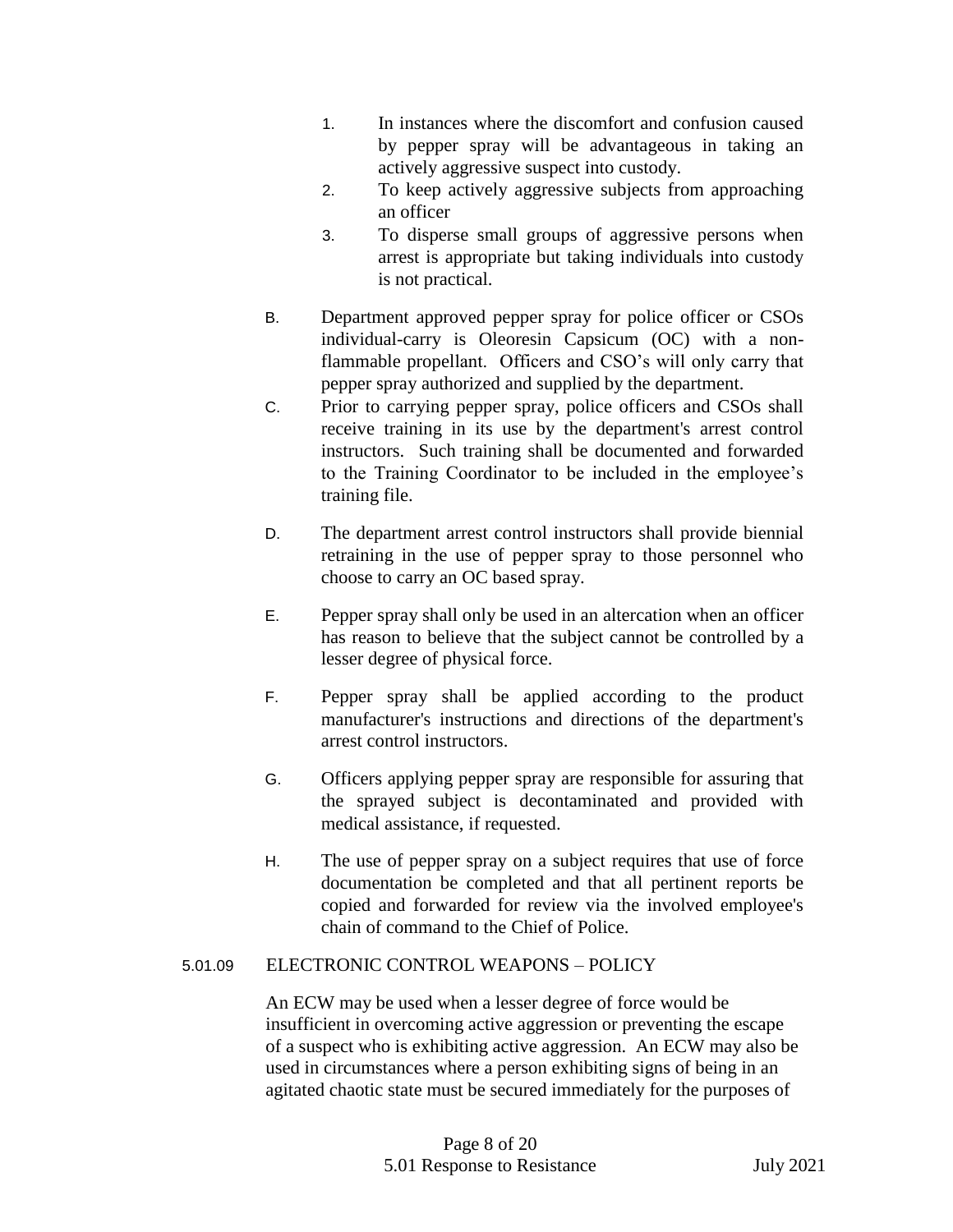medical treatment or to secure someone who is a significant danger to themselves by means of a weapon.

## 5.01.10 ELECTRONIC CONTROL WEAPONS - PROCEDURES

- A. An ECW shall not be used:
	- 1. In a punitive manner
	- 2. On a handcuffed or secured prisoner, absent overtly assaultive behavior that cannot be reasonably dealt with in any other less intrusive fashion.
	- 3. On any suspect who does not demonstrate an overt intention to:
		- a. Use violence or force against the officer or another person, or
		- b. Flee in order to resist or avoid detention or arrest. That a subject is fleeing should not be the sole justification for police use of an ECW.
		- c. Severity of offense and other circumstances should be considered before an officer uses an ECW on a fleeing subject.
	- 4. In any environment where an officer knows that a potentially flammable, volatile, or explosive material is present (including but not limited to OC spray with volatile propellant, gasoline, natural gas, or propane).
	- 5. In any environment where the subject's fall could reasonably result in death or serious bodily injury such as in water, from an elevated structure, while the subject is operating a motor vehicle or other circumstances where the result of serious injury cannot be reasonably justified.
	- 6. From a moving vehicle, unless the use of the device can be justified as a weapon of last resort.
	- 7. The head/throat and the groin should not be intentionally targeted.
	- 8. On a member of a potentially susceptible population such as juveniles, the elderly, persons of small stature irrespective of age, or those who the officer has reason to believe are pregnant, known to have medical problems, or in obvious ill health absent assaultive behavior that cannot be reasonably dealt with using a lesser degree of force.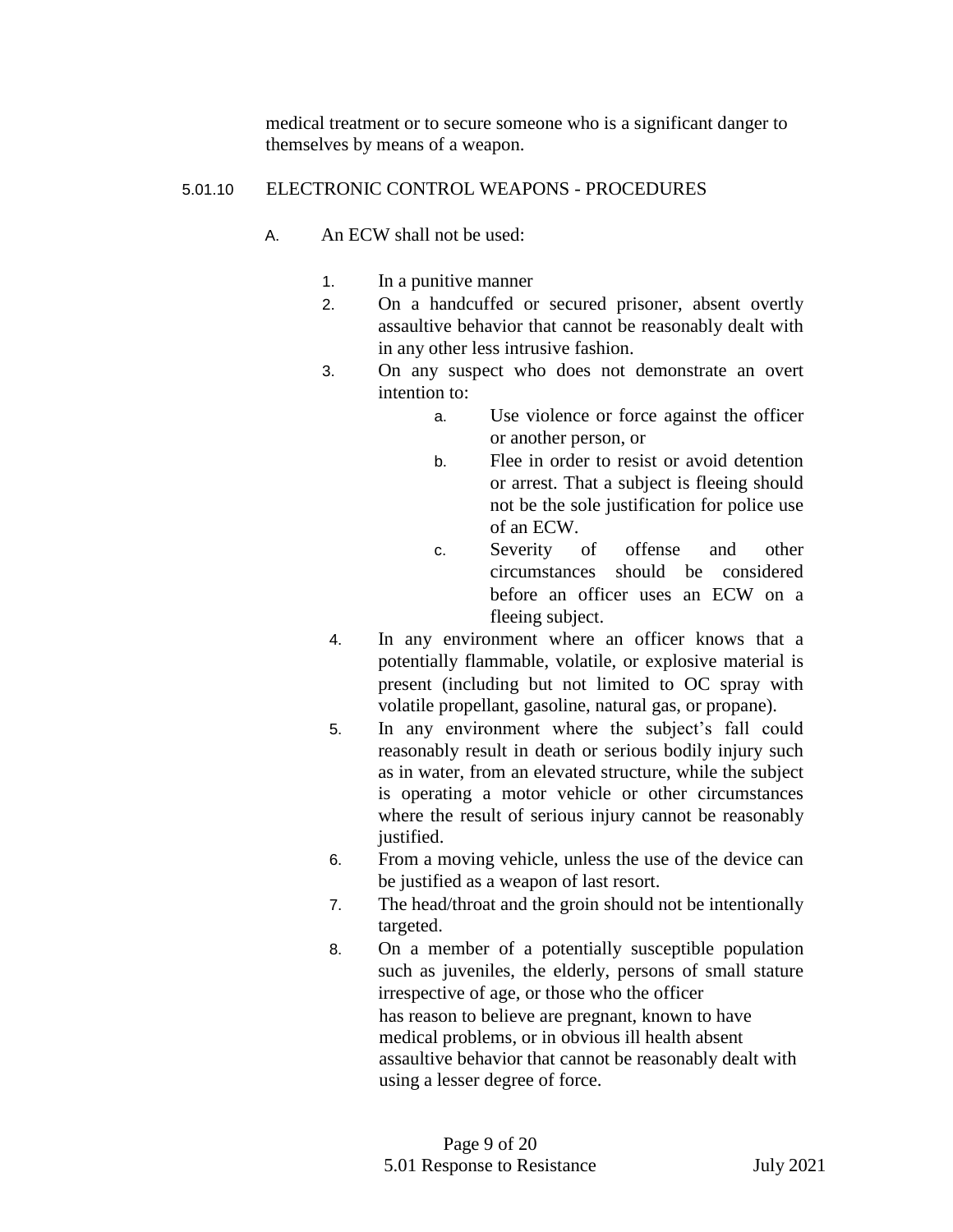- 9. When deploying an ECW in the drive stun mode, officers should attempt to make contact with the subject's thigh, forearm, calf, back, buttock, or other large muscle groups.
- B. Upon firing an ECW, the officer shall cycle the device the least number of times necessary to accomplish the legitimate operational objective.
- C. The subject shall be secured as soon as practical while disabled by ECW power to minimize the number of deployment cycles. In determining the need for additional energy cycles, officers should be aware that an energized subject may not be able to respond to commands during or immediately following exposure.
- D. When reasonably possible, the primary target that will generally provide the best results is the center mass of the subject's back. Secondary targets include the subject's front, low center of mass (which is the bottom of the rib cage and lower), or the subject's legs and pelvis. The frontal chest area over the heart should only be targeted if incapacitation of the subject must be accomplished without delay and no primary or secondary target is available.
- E. An ECW may also be used in "drive stun" mode. This involves removing the cartridge and pressing the unit against an appropriate area of the body based on training. It is important to note that when the device is used in this manner, it is:
	- 1. Primarily a pain compliance tool due to a lack of probe spread.
	- 2. Minimally effective compared to conventional ECW deployment.
	- 3. More likely to leave a mark on the skin.
	- 4. Subject to the same deployment guidelines and restrictions as conventional ECW deployment.
- F. Officers shall follow training directions in the handling of ECW's while loading and unloading.
- G. After an ECW deployment authorized personnel shall ensure: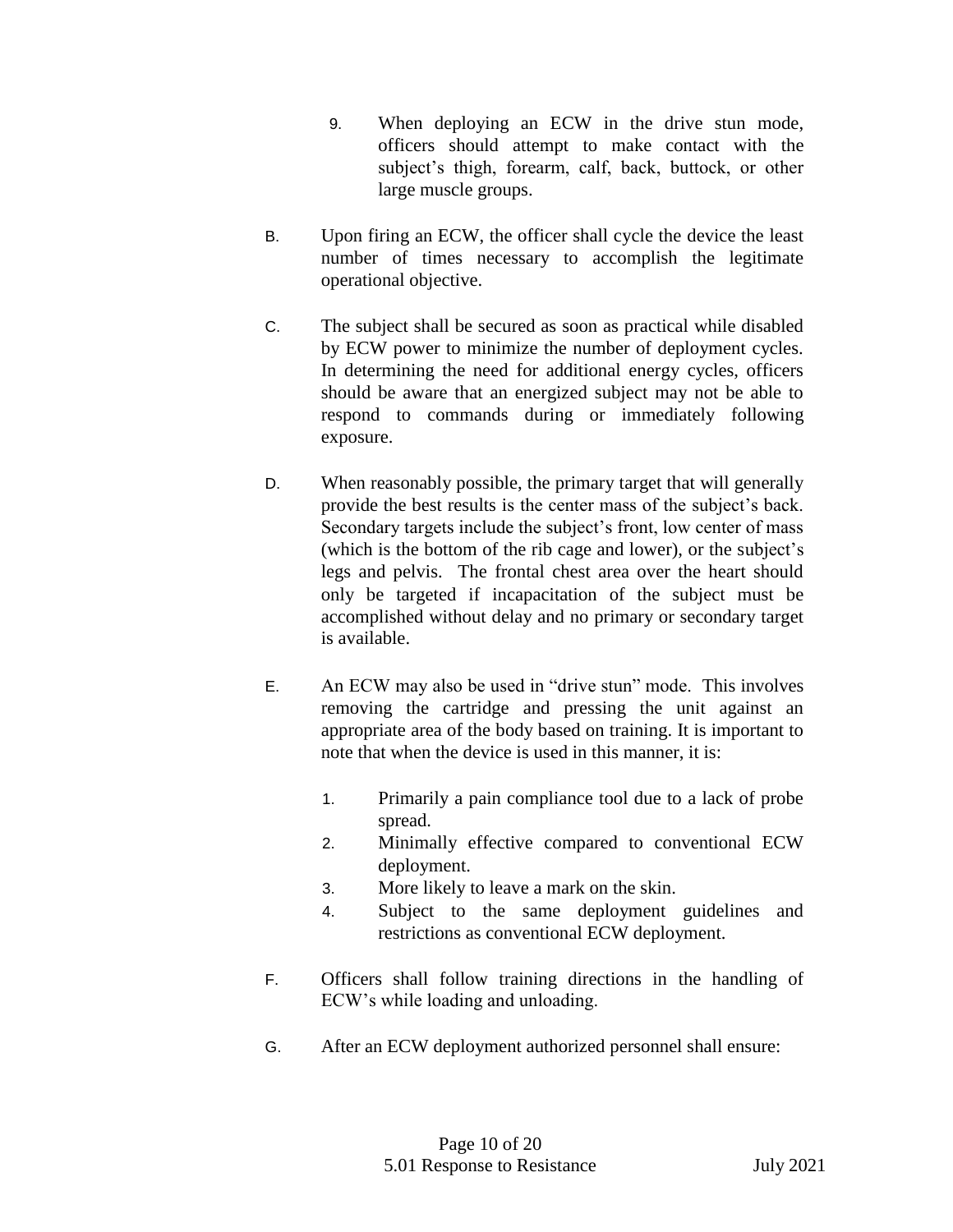- 1. The ECW probes should not be removed by police. Emergency medical personnel may remove the probes after the subject is restrained following procedures outlined in training.
- 2. After deployment of an ECW against a subject, officers shall request emergency medical personnel to respond to the scene to evaluate the medical condition of the subject.
- 3. The subject shall be transported to a medical facility following exposure to an ECW when:
	- a. They request medical attention officers shall ask persons if they desire medical attention;
	- b. They are hit in a sensitive area (e.g., face, head, over the heart, female breasts or groin);
	- c. There is difficulty removing probes;
	- d. The subject does not appear to recover properly after an ECW has been deployed;
	- e. The subject is in a potentially susceptible population category.
	- f. The ECW was cycled more than three times;
	- g. The subject had more than one ECW effectively used against him or
		- her in a single incident;
	- h. The subject had been subjected to a continuous cycle of 15 seconds or more; or
	- i. The subject had exhibited signs of extreme uncontrolled agitation or hyperactivity prior to ECW exposure.
- 4. Officers shall treat used probes and wires as bio-hazard material and place them properly in sharps containers. In cases of in-custody death where an ECW was deployed the cartridge, probes and wires shall be retained in Evidence.
- 5. Officers shall note on the "Jail Clearance" form that the subject has experienced an ECW exposure so that Jail personnel will be aware that increased monitoring of the subject may be appropriate.

# 5.01.11 BATON - POLICY

The baton may be used when a lesser degree of force would be insufficient in overcoming resistance by a suspect who is exhibiting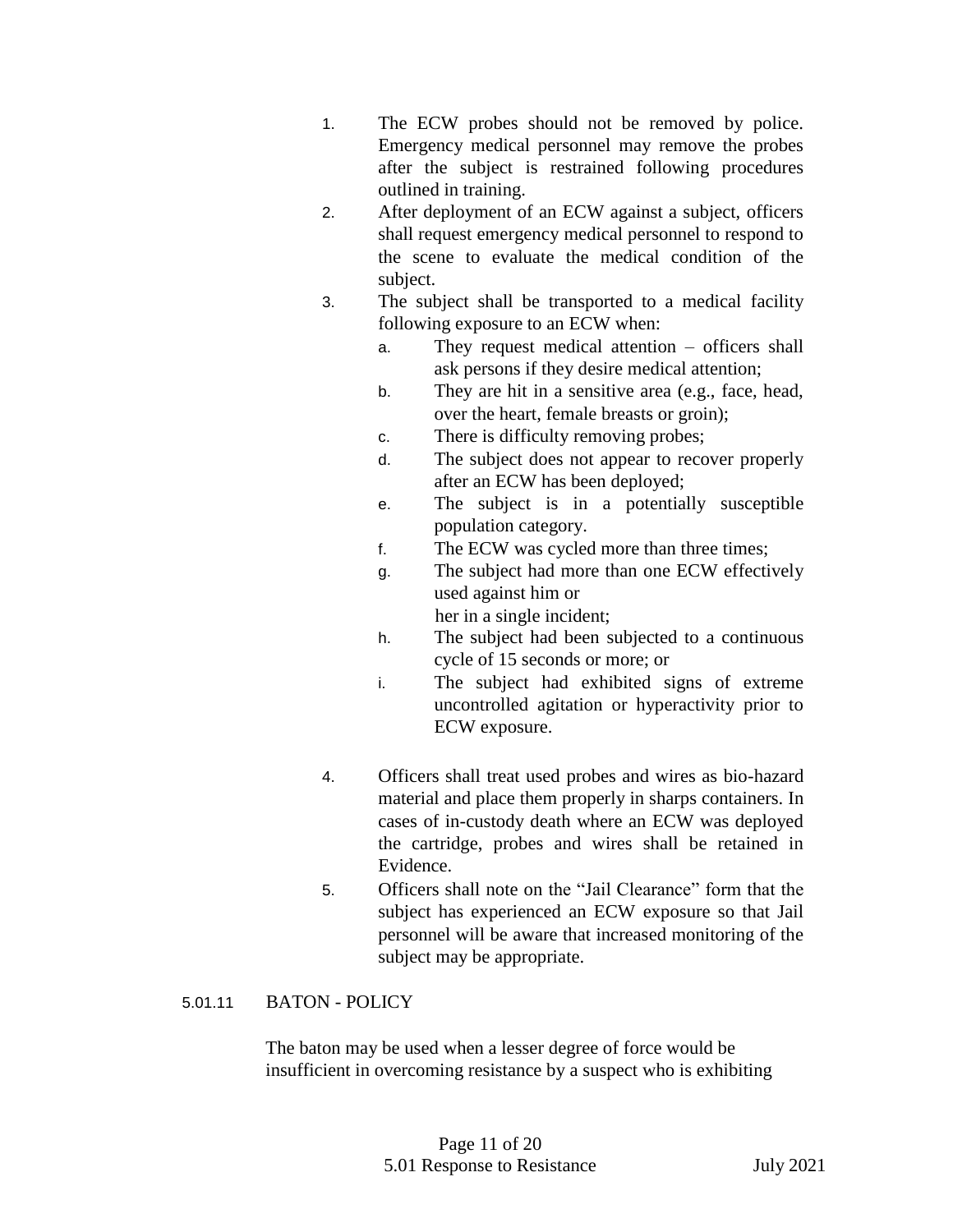active aggression or in protection from an attack by a subject and/or animal.

## 5.01.12 BATON - PROCEDURES

- A. Officers shall receive training on each impact tool that they intend to carry before carrying the device or tool on or off duty.
- B. The head and neck shall not be intentionally struck with a baton unless the officer is justified in using deadly force.
- C. Only striking implements authorized by the Police Department shall be carried by members, either on or off-duty.
- D. Batons will only be used in accordance with training provided by Arrest Control instructors.

## 5.01.13 CHEMICAL AGENTS – POLICY

The use of chemical agents or oleoresin capsicum, such as contained in aerosol cans may be utilized by police officers when other methods of control and apprehension would be ineffective or more dangerous. In order to minimize injury to suspects, police personnel and others; or in some instances to avoid damage to property, the use of chemical agents or oleoresin capsicum is authorized.

#### 5.01.14 CHEMICAL AGENTS – PROCEDURES

 The use of chemical agents for crowd or riot control shall ordinarily be authorized by an officer of the rank of Commander or higher; except, in the event of a dire emergency where the officer in charge of a field situation cannot reasonably contact higher authority, the officer in charge of such situation may authorize the use of a chemical agent in the circumstance hereinabove indicated.

A. Prior to the deployment of a chemical agent, due regard shall be exercised for the safety of the subject, police officers, and innocent citizens. Proper scene management and evacuation techniques shall be utilized. Only the minimal amount of chemical agent necessary shall be deployed and consideration of a fire hazard

shall be undertaken, with fire department personnel on scene prior to the deployment of chemical agents whenever possible.

B. Members of the Wheat Ridge Police Department SWAT team are authorized to deploy a variety of chemicals in conformance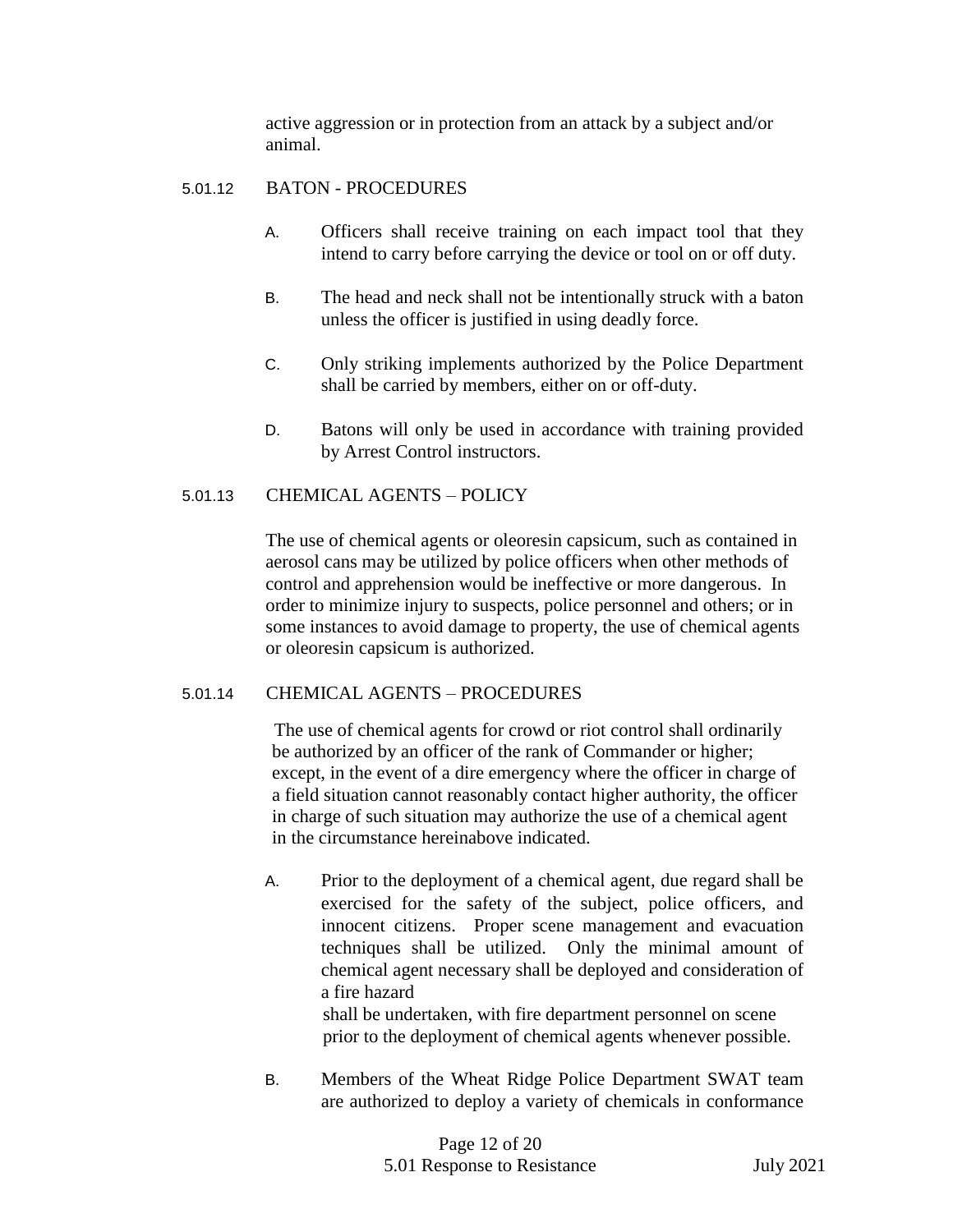with SWAT Team operating procedures. Use of chemical agents by SWAT Team members must have prior approval of the Chief of Police or an officer holding the rank of Commander or above.

1. Prior to the use of chemical agents, including pepper spray, in a crowd control environment, an order to disperse must be issued in a sufficient manner to ensure the order was heard followed by sufficient time and space to allow compliance with the order. The order should be repeated as necessary to ensure the order has been heard.

#### 5.01.15 LESS LETHAL WEAPONS - POLICY

Recognizing the need in certain situations for less lethal alternatives to the use of deadly force, specified personnel shall be trained in the use of less lethal force options. The application of a less lethal alternative is intended to provide a force option, which has a reduced likelihood of causing death or serious bodily injury. Less lethal force and control options may assist officers in performing their duties, but are not intended to substitute for the use of deadly force when it is necessary. There is neither a requirement nor an expectation that officers attempt to use or exhaust less lethal options in situations requiring the use of deadly force.

# 5.01.16 LESS LETHAL WEAPONS - PROCEDURES

- A. When available and appropriate according to this policy, officers shall utilize less lethal instruments or weapons to neutralize potentially dangerous persons. When encountering situations in which the use of less lethal physical force is reasonable and appropriate, police officers must assess the situation to determine which level of force is appropriate and which less lethal technique or weapon is appropriate to use.
- B. The types of authorized less-lethal instruments or weapons may vary from time to time as technology provides alternatives. It is recognized that the term, "less lethal" means that the instrument, when properly used or applied is considered to be unlikely to cause death. This does not mean that a person's reaction or response to the use of such instrument may not result in death.
- C. Less lethal force may be used when a police officer reasonably believes that a lesser degree of force is inadequate to: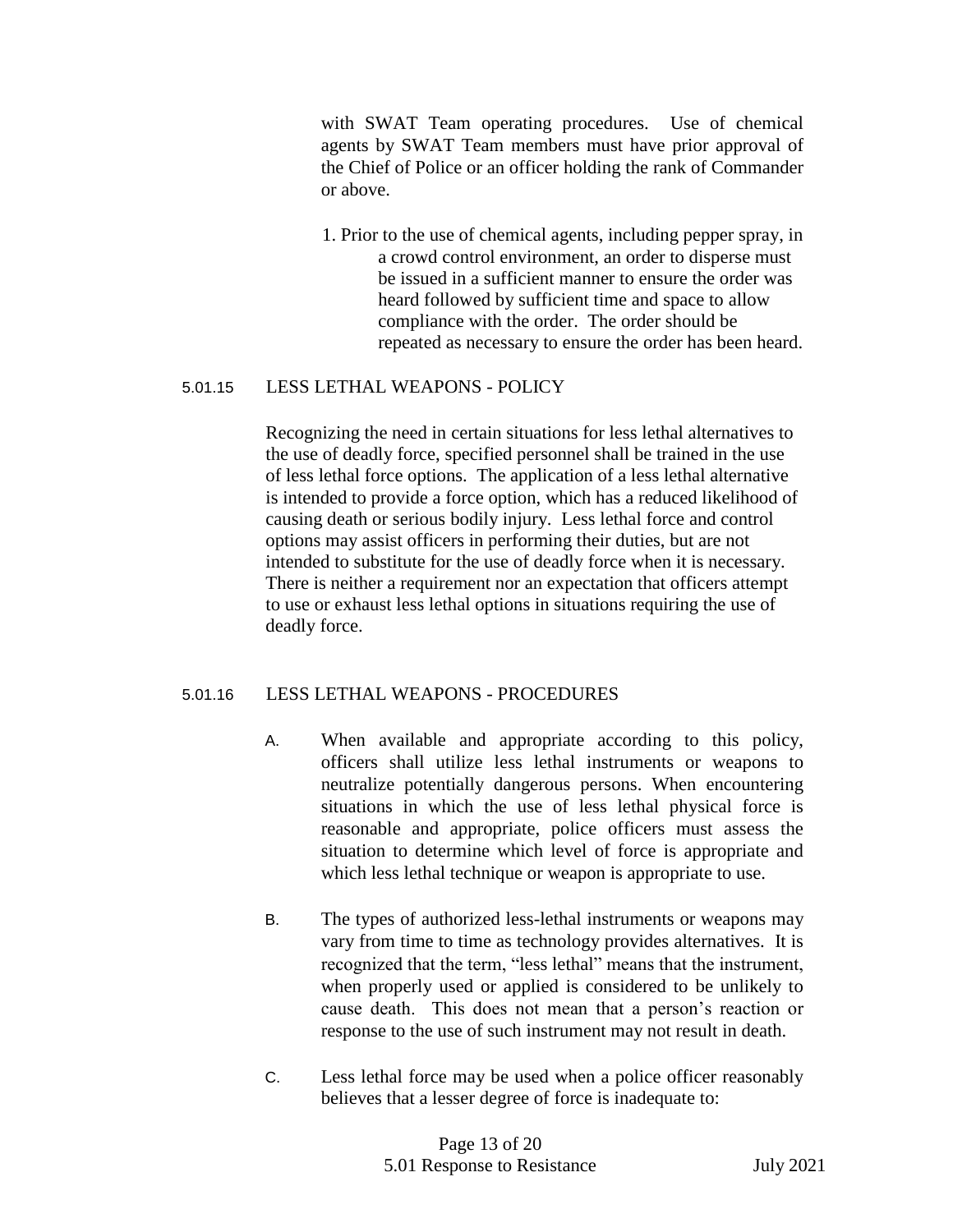- 1. Incapacitate a combative person whose conduct rises to the level of active aggression and that a lower level of force is inadequate for the purpose of taking them safely into custody.
- 2. Control a person who is threatening suicide who cannot be safely controlled with other force options; or
- 3. Disarm or disable a subject who is armed with a deadly weapon and is engaging in illegal or dangerous behavior; or
- 4. Used as a defensive weapon option in situations where it is likely to prevent an officer or third person from being seriously injured or killed; or
- 5. Control a violent subject or a subject threatening imminent violence.
- 6. Less lethal options may be ordered by a SWAT Commander or other command officer in crowd control or riot situations.
- D. Less lethal force shall be applied according to the manufacturer's instructions and in conformity with training provided by the department's less lethal weapons instructors.
- E. Only sworn personnel who have been trained in the use of less lethal force options are authorized to deploy them.
- F. A supervisor shall immediately respond to the scene of any deployment of a less lethal device.
- G. Reports shall be written documenting the use of less lethal weapons. Copies of all reports shall be forwarded for review via the involved employee's chain of command under the use of force review process to the Chief of Police.

# 5.01.17 LESS LETHAL WEAPONS - RULES

- A. Unless deadly force is warranted, an officer shall not intentionally deploy the less lethal shotgun projectile, 37mm or 40mm projectile:
	- 1. To the head, eyes, throat, neck, breasts of a female, genitalia, pelvis or spinal column.
	- 2. To a pregnant female (if the officer has knowledge of the pregnancy).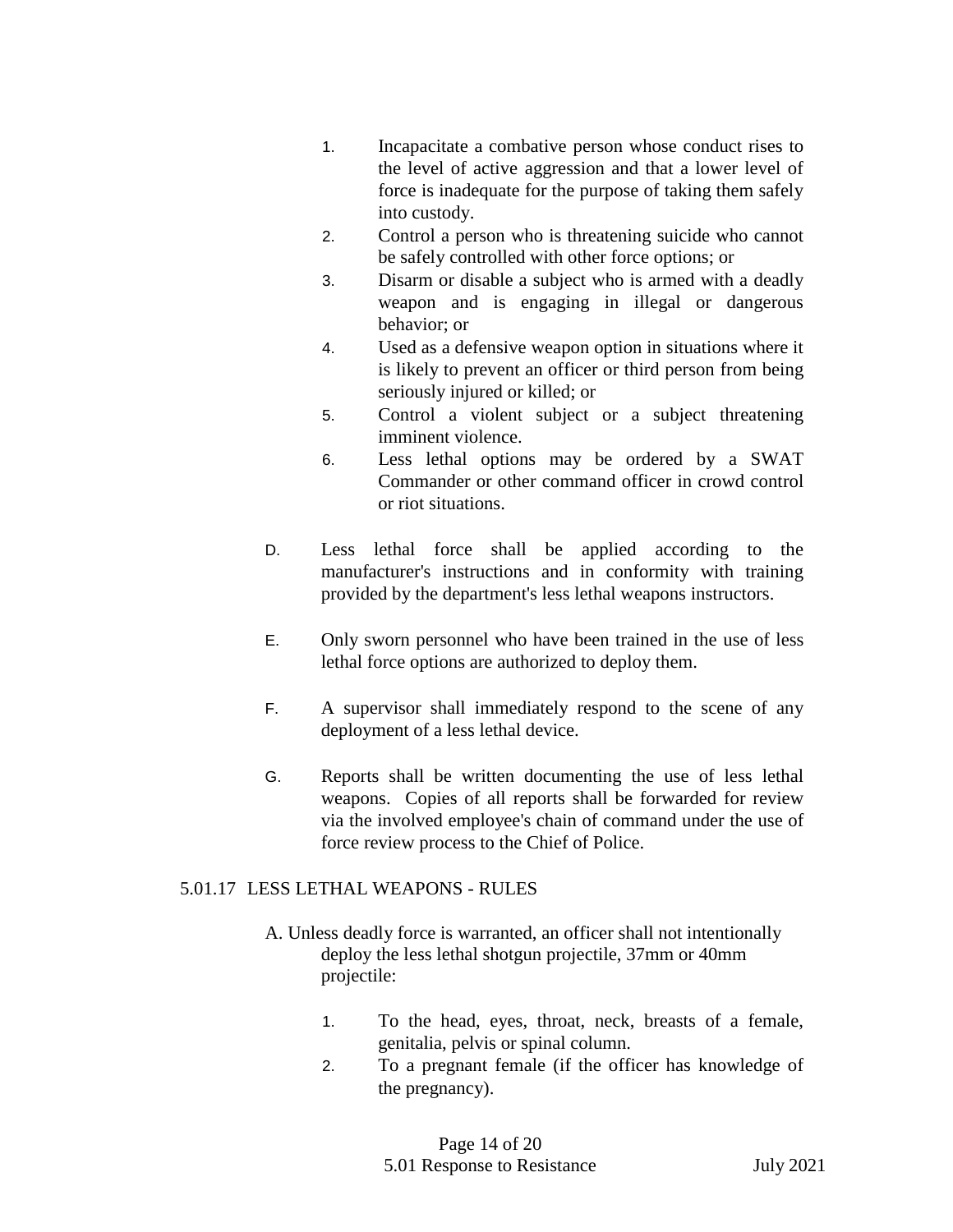B. Officers may not discharge less lethal impact projectiles indiscriminately into a crowd.

## 5.01.18 USE OF DEADLY FORCE - POLICY

A police officer's authority to use deadly force is governed by the United States Constitution, Colorado Revised Statutes, case law, and department policy. The policy of the Wheat Ridge Police Department regarding the use of firearms or other deadly force by police officers, on or off-duty, shall be that a police officer will use deadly force toward another person only when the officer is legally justified; when the need to do so is strong and compelling; and only as a last resort. When a firearm is used by a police officer, it shall be with the realization that the death of some person may occur, although the officer may not necessarily intend that such will be the result.

Regardless of the nature of the crime or the legal justification for the use of deadly force, officers are reminded that their basic responsibility is to protect the public. Members are instructed to be particularly cautious when using deadly or potentially deadly force under conditions that would subject innocent bystanders to substantial danger.

#### 5.01.19 USE OF DEADLY FORCE – LEGAL REQUIREMENTS

Colorado Revised Statute 18-1-707 authorizes a police officer to use deadly physical force when:

- A. All other means of apprehension are unreasonable given the circumstances; and
- B. The arrest is for a felony involving conduct including the use or threatened use of deadly physical force;
- C. The suspect poses an immediate threat to the officer or another person;
- D. The force employed does not create a substantial risk of injury to other persons.
- E. An officer must identify themselves as a peace officer and give clear verbal warning of their intent to use deadly physical force with sufficient time for the warning to be observed, unless to do so would unduly place officers or third parties at risk of injury or death.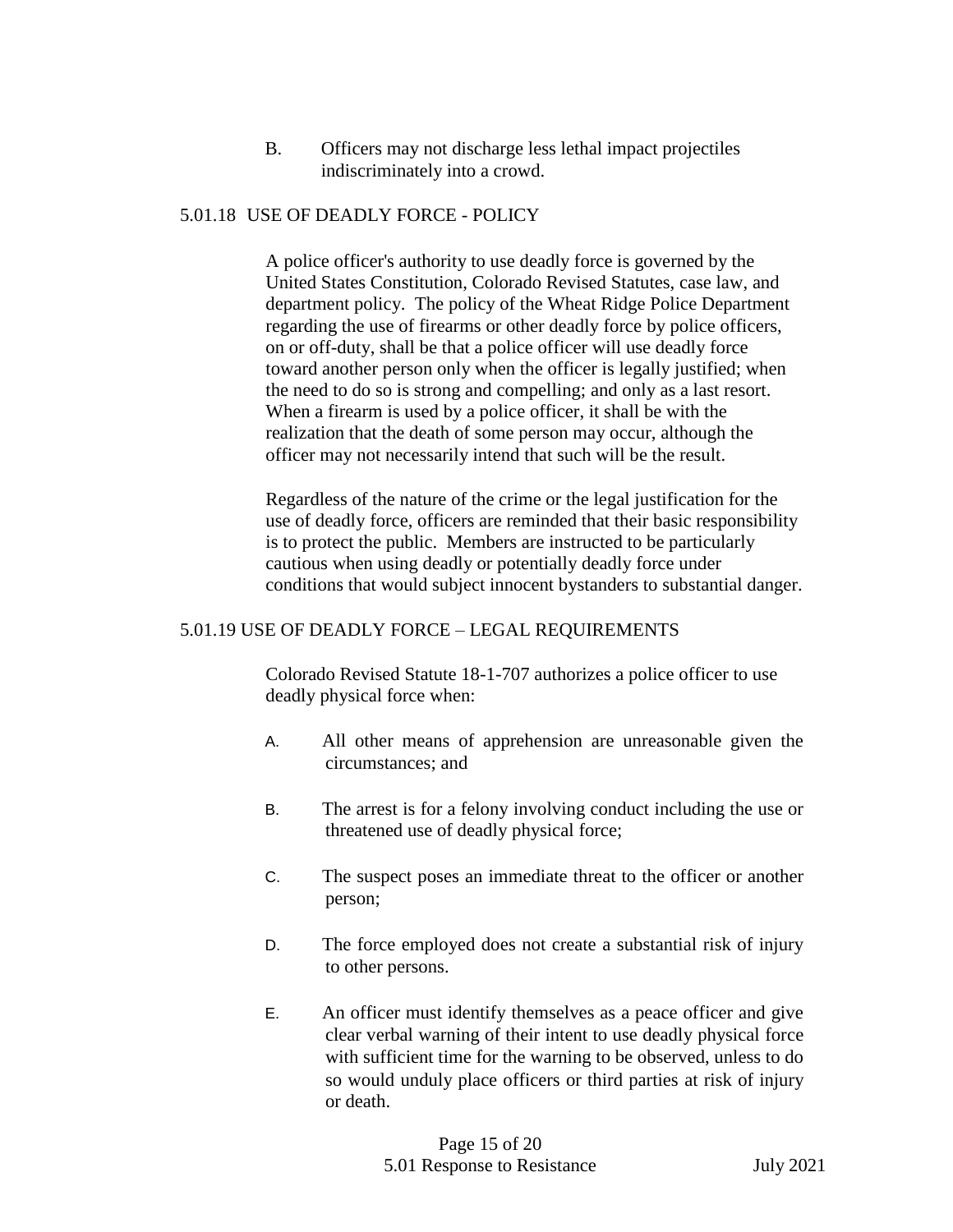Notwithstanding any of the provisions of the statute, an officer is justified in the use of deadly force if the officer has an objectively reasonable belief that a lesser degree of force is inadequate and the officer has objectively reasonable grounds to believe, and does believe, that he or another person is in imminent danger of being killed or of receiving serious bodily injury.

## 5.01.20 USE OF DEADLY FORCE – PROCEDURES

- A. The use of deadly force to arrest a fleeing felon may only be used when a police officer reasonably believes that:
	- 1. All other means of apprehension are unreasonable given the

circumstances;

- 2. The arrest is for a felony involving conduct including the use or threatened use of deadly physical force;
- 3. The suspect poses an imminent and immediate threat of death or serious bodily harm to the officer or another person; and
- 4. The use of deadly force does not create a substantial risk of injury to others.
- 5. A fleeing felon should not be presumed to pose an imminent threat to life in the absence of actions that would lead one to believe such is the case, such as a previously demonstrated threat to or wanton disregard for human life.
- B. Wheat Ridge police officers are permitted to fire their weapons under the following other circumstances:
	- 1. At an approved target at an approved firing range.
	- 2. For practice or recreational shooting in an area where firing a weapon is both safe and lawful.
	- 3. To destroy an animal that is so badly injured that humanity requires its relief from further suffering, but only after making every reasonable attempt to locate and receive permission from the animal's owner if circumstances warrant. Supervisory approval shall be obtained in advance, whenever possible.
	- 4. In order to destroy an animal that is obviously vicious or dangerous that cannot otherwise be captured or prevented from attacking or injuring the officer or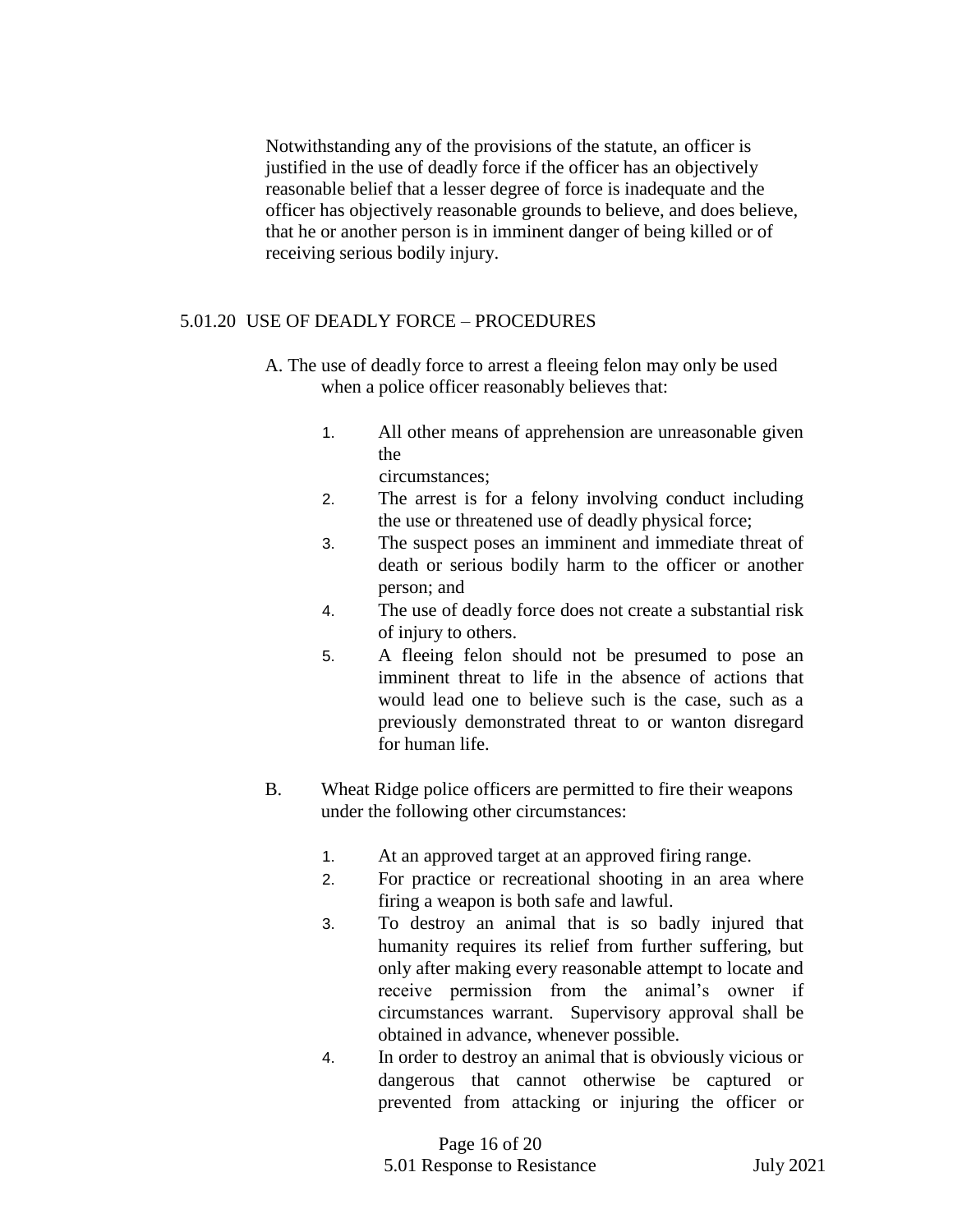others. Supervisory approval shall be obtained in advance, whenever possible.

- 5. When the firearm is used as a delivery or application vehicle for a less lethal device.
- C. Wheat Ridge police officers are prohibited from discharging their weapons under the following circumstances:
	- 1. Officers will not discharge a firearm from or at a moving vehicle unless the officer reasonably believes that the occupant(s) of the vehicle are, or are about to use deadly physical force against the officer or another person. An officer must reasonably believe that firing at the moving vehicle has a likelihood of stopping the vehicle occupants use of deadly force.
	- 2. When it appears that an innocent bystander or other officers are likely to be injured by the officer's gunfire.
	- 3. Warning shots shall not be fired under any circumstances.
	- 4. Shots shall not be fired at persons who have committed only a misdemeanor, a traffic violation, or who simply run away to avoid arrest.
	- 5. Solely to prevent the destruction or theft of property.

# 5.01.21 USE OF DEADLY FORCE – RULES

- A. Justification for the use of deadly force shall be limited to what reasonably appears to be the facts known or perceived by an officer at the time such force is used. Facts unknown to an officer, no matter how compelling, cannot be considered in later determining whether the use of force was justified.
- B. Officers shall ensure that assistance and medical aid are rendered to any injured or affected persons as soon as is practicable.
- C. Officers shall report the use of deadly force as soon as safe to do so and supervisors and command officers will ensure that any identified relative or next of kin of persons who have sustained serious bodily injury or death are notified as soon as practicable.
- D. All personnel authorized to carry a lethal and/or less lethal weapon shall be issued copies of and be instructed in the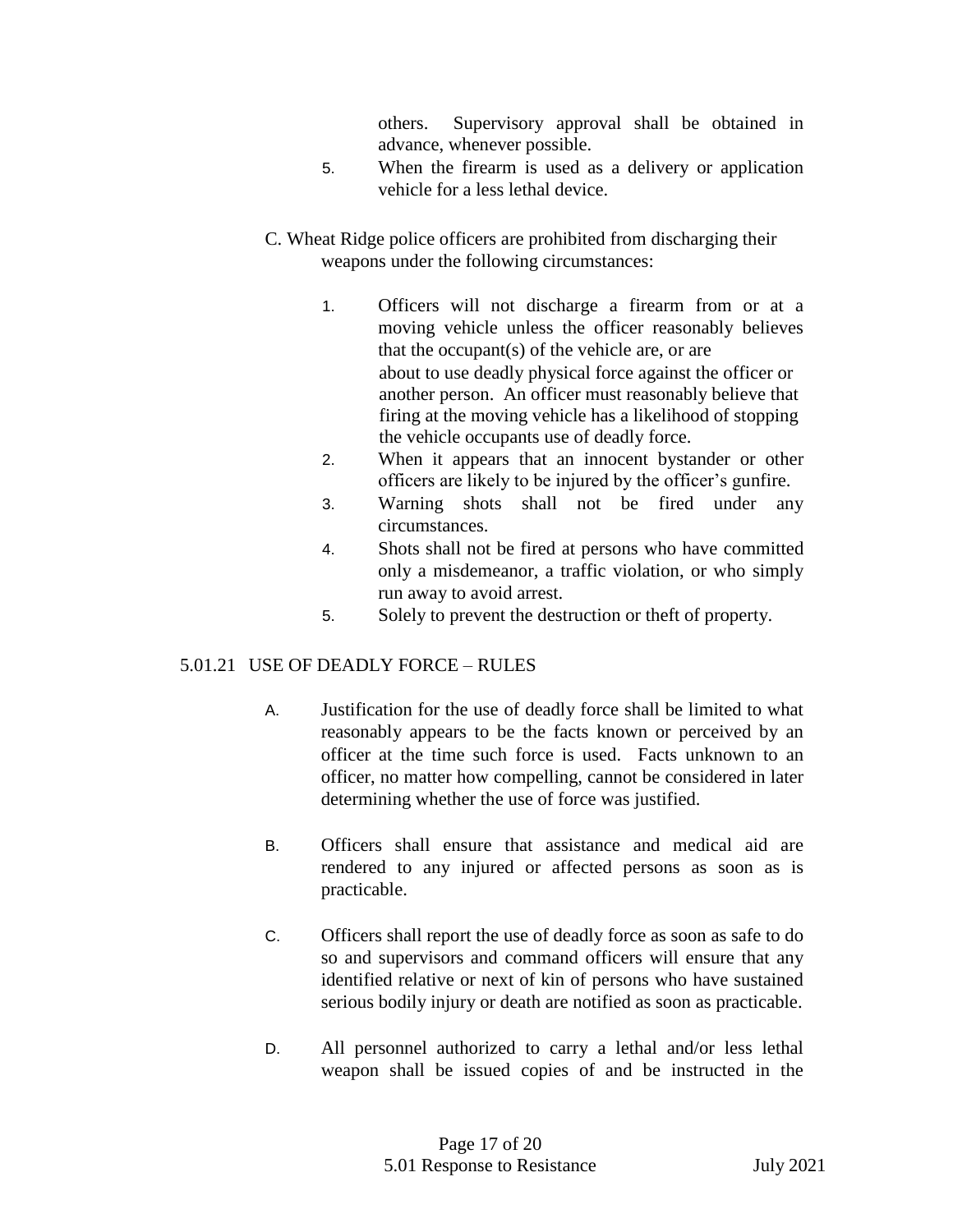department's use of force policy before being authorized to carry a firearm or less lethal weapon.

- E. All personnel authorized to carry weapons shall receive annual in-service training on the department's use of force policies and demonstrate proficiency with all approved lethal weapons and ECW's that the employee is authorized to use.
- F. Only department personnel who have demonstrated proficiency in the use of agency authorized weapons shall be approved to carry such weapons.

#### 5.01.22 OTHER WEAPONS OF LAST RESORT - PROCEDURES

The Department recognizes that use of force situations are volatile and rapidly evolving and that in some extreme circumstances, the situation may dictate using other tactics or implements as weapons. However, such tactics should be viewed as weapons of last resort. Use of such tactics or weapons will be closely examined in the context of the urgency of the situation, the totality of the circumstances, and the existence or absence of other acceptable alternatives.

#### 5.01.23 MEDICAL ATTENTION REQUIRED

Any officer who uses force greater than Escort shall appropriately check for indications that the subject requires medical attention and provide that attention as necessary.

- A. When there are indications that a citizen may be injured as a result of police force or incidents occurring while in police custody, the citizen shall be appropriately checked by medical personnel.
- B. No medication shall be administered to an arrestee by Wheat Ridge Police Department personnel. If medication is required by an arrestee, it will be administered by trained medical personnel.
- C. Trained Officers are allowed to administer Naloxone (Narcan) per Policy 9.32.
- D. In circumstances involving the use of lethal or less-lethal force officers shall arrange for appropriate medical aid or ambulance transport for the suspect to a medical facility, if:
	- 1. The suspect exhibits potentially serious injuries from any source.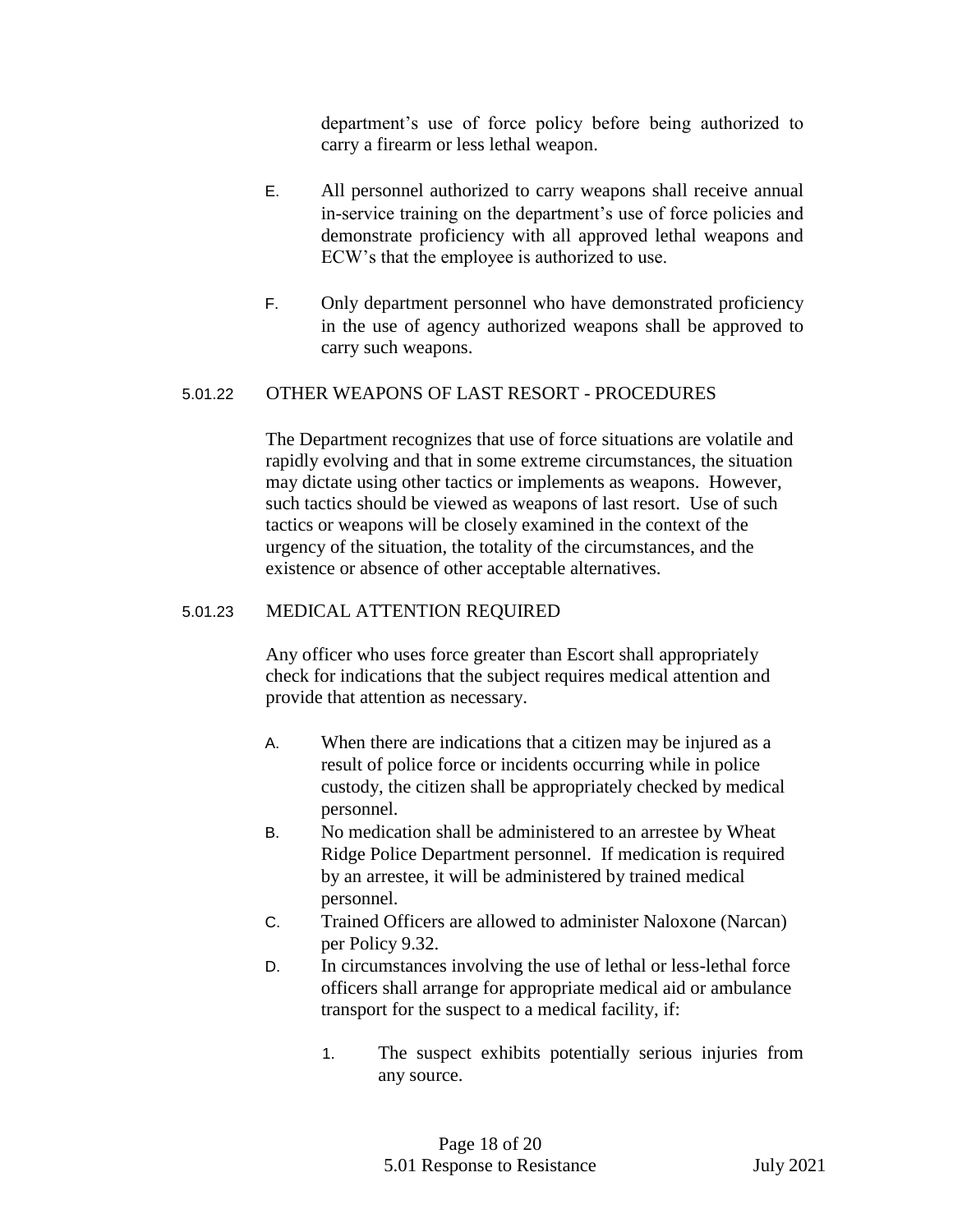- 2. The force utilized by police personnel caused more than superficial injuries.
- 3. Chemical agents or flash and distraction devices were utilized.
- 4. The suspect suffers a K-9 bite.
- 5. The suspect received a significant impact to the head, heart or other vital organ.
- 6. The suspect suffers gunshot or other wounds inflicted by the use of deadly or potentially deadly force.
- 7. Due to the force utilized, there is a reasonable risk of internal injuries that may not initially manifest themselves.
- 8. The suspect requests or requires medical attention for any particular medical condition.
- 9. When chemical agents or oleoresin capsicum are utilized, arrangements shall be made for the decontamination of the suspect exposed. This may not be possible when used in a crowd control situation.
- 10. Paramedics shall be summoned for medical assistance whenever any person is struck by a less-lethal device. This may not be possible when used in a crowd control situation.
- C. The suspect shall be examined, treated, admitted, or released prior to the suspect being booked. Officers shall obtain a written medical release from the attending physician if the suspect is released from care. If the suspect refused medical attention at the medical facility, the officer shall request that the attending physician note the refusal in the medical records made by the physician. A written medical release shall also be requested and obtained from the suspect, if possible. The officer shall document the medical attention or refusal of medical attention in the official police report of the incident, including the name(s) of the attending medical staff.

#### 5.01.24 CHEMICAL RESTRAINT

Wheat Ridge Police Personnel shall not compel, request, cause, direct, or influence an Emergency Medical Service provider to administer a chemical restraint.

1. Members shall intervene, without regard of the chain of command, to prevent or stop another peace officer from using a chemical restraint. The member will notify their chain of